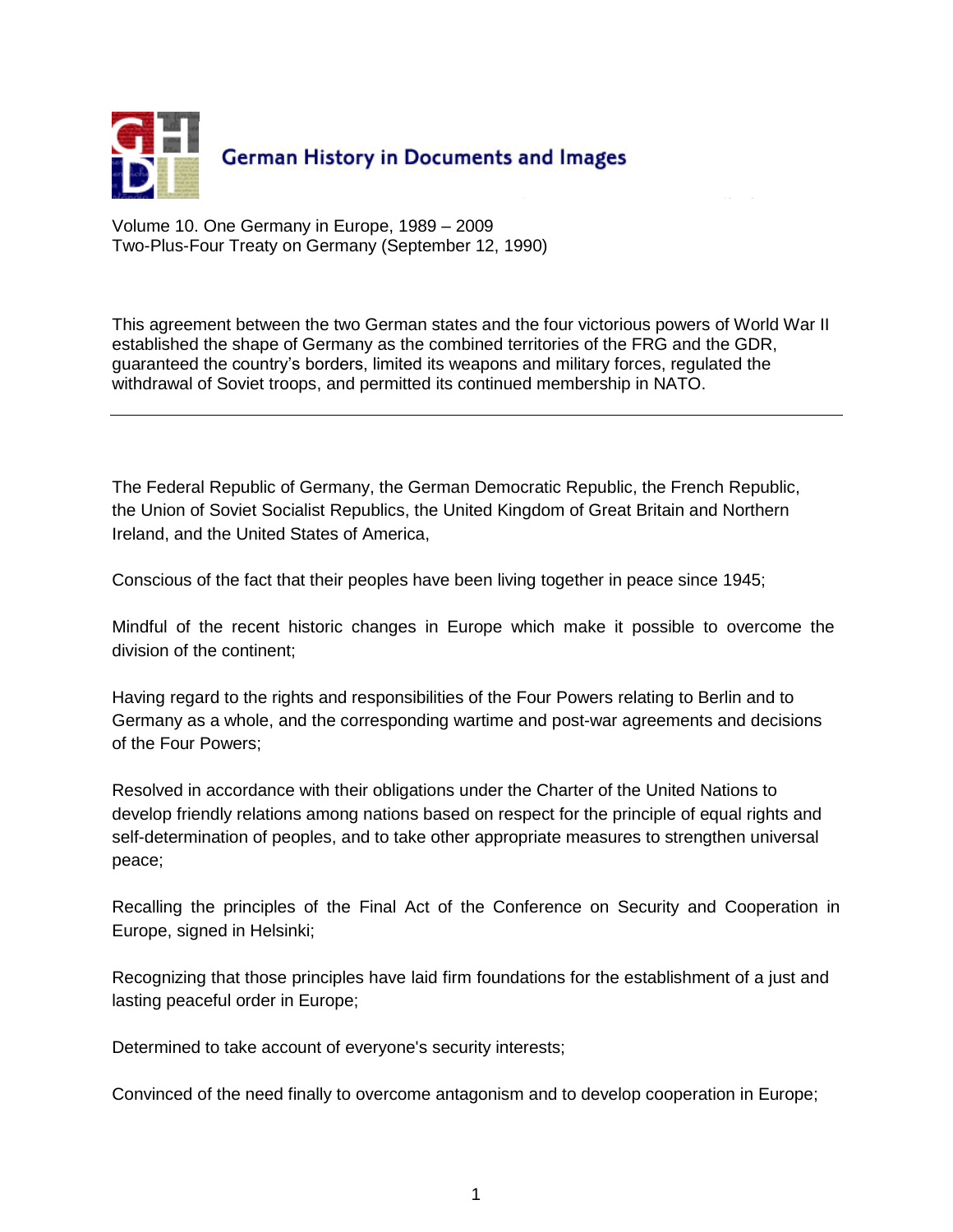Confirming their readiness to reinforce security, in particular by adopting effective arms control, disarmament and confidence-building measures; their willingness not to regard each other as adversaries but to work for a relationship of trust and cooperation; and accordingly their readiness to consider positively setting up appropriate institutional arrangements within the framework of the Conference on Security and Cooperation in Europe;

Welcoming the fact that the German people, freely exercising their right of self-determination, have expressed their will to bring about the unity of Germany as a state so that they will be able to serve the peace of the world as an equal and sovereign partner in a united Europe;

Convinced that the unification of Germany as a state with definitive borders is a significant contribution to peace and stability in Europe;

Intending to conclude the final settlement with respect to Germany;

Recognizing that thereby, and with the unification of Germany as a democratic and peaceful state, the rights and responsibilities of the Four Powers relating to Berlin and to Germany as a whole lose their function;

Represented by their Ministers for Foreign Affairs who, in accordance with the Ottawa Declaration of 13 February 1990, met in Bonn on 5 May 1990, in Berlin on 22 June 1990, in Paris on 17 July 1990 with the participation of the Minister for Foreign Affairs of the Republic of Poland, and in Moscow on 12 September 1990;

Have agreed as follows:

#### Article 1

(1) The united Germany shall comprise the territory of the Federal Republic of Germany, the German Democratic Republic and the whole of Berlin. Its external borders shall be the borders of the Federal Republic of Germany and the German Democratic Republic and shall be definitive from the date on which the present Treaty comes into force. The confirmation of the definitive nature of the borders of the united Germany is an essential element of the peaceful order in Europe.

(2) The united Germany and the Republic of Poland shall confirm the existing border between them in a treaty that is binding under international law.

(3) The united Germany has no territorial claims whatsoever against other states and shall not assert any in the future.

(4) The Governments of the Federal Republic of Germany and the German Democratic Republic shall ensure that the constitution of the united Germany does not contain any provision incompatible with these principles. This applies accordingly to the provisions laid down in the preamble, the second sentence of Article 23, and Article 146 of the Basic Law for the Federal Republic of Germany.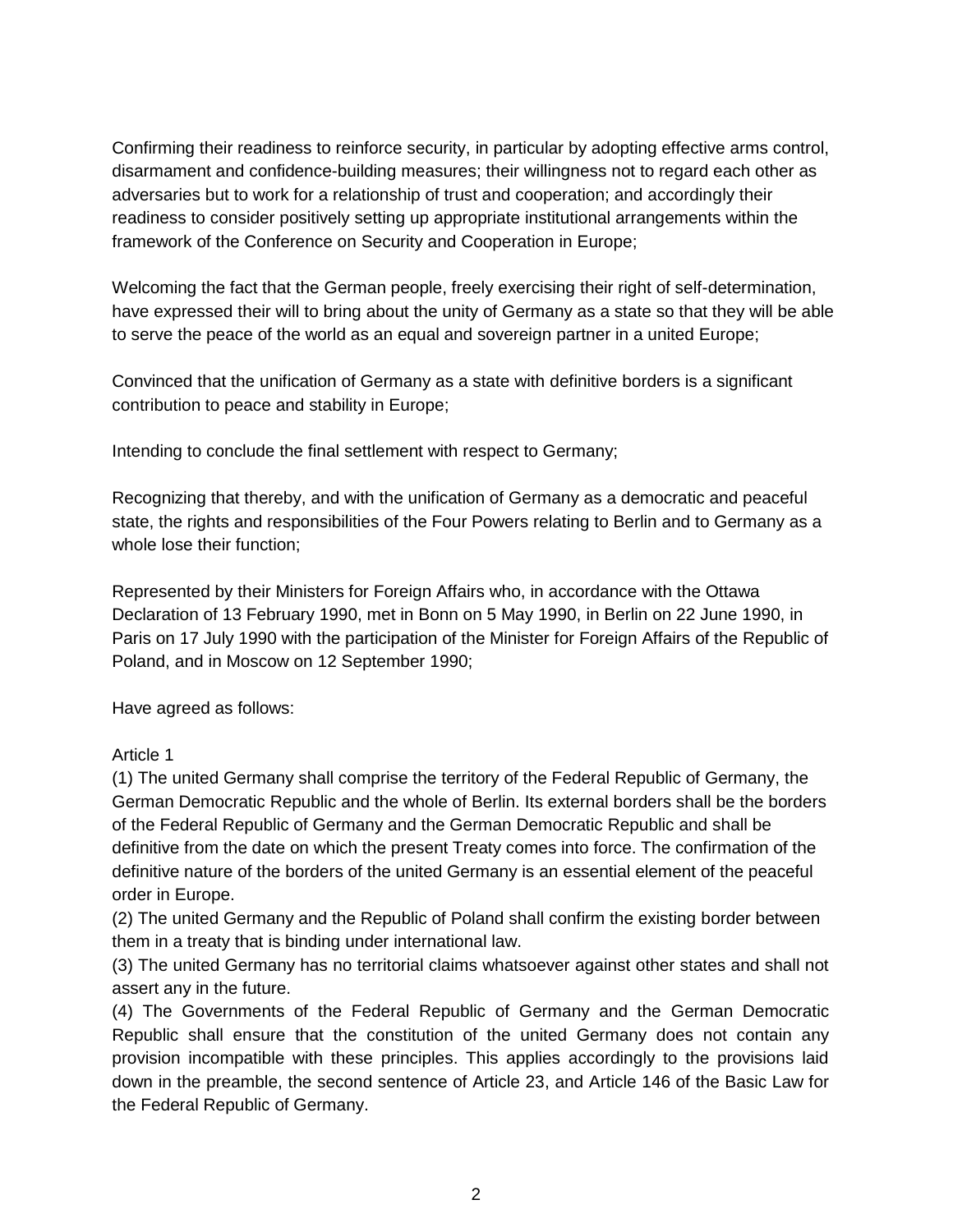(5) The Governments of the French Republic, the Union of Soviet Socialist Republics, the United Kingdom of Great Britain and Northern Ireland and the United States of America take formal note of the corresponding commitments and declarations by the Governments of the Federal Republic of Germany and the German Democratic Republic and declare that their implementation will confirm the definitive nature of the united Germany's borders.

## Article 2

The Governments of the Federal Republic of Germany and the German Democratic Republic reaffirm their declarations that only peace will emanate from German soil. According to the constitution of the united Germany, acts tending to and undertaken with the intent to disturb the peaceful relations between nations, especially to prepare for aggressive war, are unconstitutional and a punishable offence. The Governments of the Federal Republic of Germany and the German Democratic Republic declare that the united Germany will never employ any of its weapons except in accordance with its constitution and the Charter of the United Nations.

# Article 3

(1) The Governments of the Federal Republic of Germany and the German Democratic Republic reaffirm their renunciation of the manufacture and possession of and control over nuclear, biological and chemical weapons. They declare that the united Germany, too, will abide by these commitments. In particular, rights and obligations arising from the Treaty on the Non-Proliferation of Nuclear Weapons of 1 July 1968 will continue to apply to the united Germany.

(2) The Government of the Federal Republic of Germany, acting in full agreement with the Government of the German Democratic Republic, made the following statement on 30 August 1990 in Vienna at the Negotiations on Conventional Armed Forces in Europe:

"The Government of the Federal Republic of Germany undertakes to reduce the personnel strength of the armed forces of the united Germany to 370,000 (ground, air and naval forces) within three to four years. This reduction will commence on the entry into force of the first CFE agreement. Within the scope of this overall ceiling no more than 345,000 will belong to the ground and air forces which, pursuant to the agreed mandate, alone are the subject of the Negotiations on Conventional Armed Forces in Europe. The Federal Government regards its commitment to reduce ground and air forces as a significant German contribution to the reduction of conventional armed forces in Europe. It assumes that in follow-on negotiations the other participants in the negotiations, too, will render their contribution to enhancing security and stability in Europe, including measures to limit personnel strengths."

The Government of the German Democratic Republic has expressly associated itself with this statement.

(3) The Governments of the French Republic, the Union of Soviet Socialist Republics, the United Kingdom of Great Britain and Northern Ireland and the United States of America take note of these statements by the Governments of the Federal Republic of Germany and the German Democratic Republic.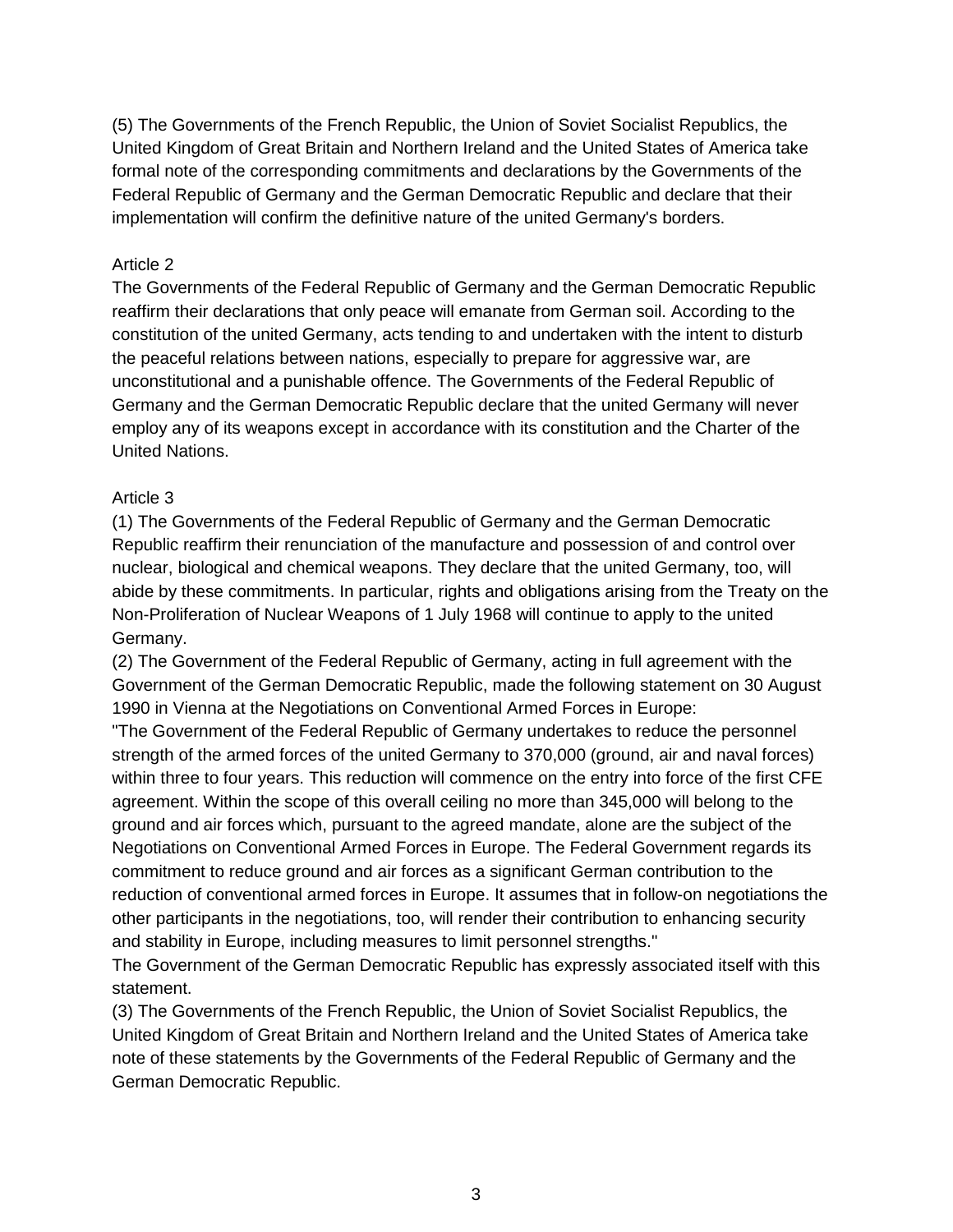# Article 4

(1) The Governments of the Federal Republic of Germany, the German Democratic Republic and the Union of Soviet Socialist Republics state that the united Germany and the Union of Soviet Socialist Republics will settle by treaty the conditions for and the duration of the presence of Soviet armed forces on the territory of the present German Democratic Republic and of Berlin, as well as the conduct of the withdrawal of these armed forces which will be completed by the end of 1994, in connection with the implementation of the undertaking of the Federal Republic of Germany and the German Democratic Republic referred to in paragraph 2 of Article 3 of the present Treaty.

(2) The Governments of the French Republic, the United Kingdom of Great Britain and Northern Ireland and the United States of America take note of this statement.

# Article 5

(1) Until the completion of the withdrawal of the Soviet armed forces from the territory of the present German Democratic Republic and of Berlin in accordance with Article 4 of the present Treaty, only German territorial defence units which are not integrated into the alliance structures to which German armed forces in the rest of German territory are assigned will be stationed in that territory as armed forces of the united Germany. During that period and subject to the provisions of paragraph 2 of this Article, armed forces of other states will not be stationed in that territory or carry out any other military activity there.

(2) For the duration of the presence of Soviet armed forces in the territory of the present German Democratic Republic and of Berlin, armed forces of the French Republic, the United Kingdom of Great Britain and Northern Ireland and the United States of America will, upon German request, remain stationed in Berlin by agreement to this effect between the Government of the united Germany and the Governments of the states concerned. The number of troops and the amount of equipment of all non-German armed forces stationed in Berlin will not be greater than at the time of signature of the present Treaty. New categories of weapons will not be introduced there by non-German armed forces. The Government of the united Germany will conclude with the Governments of those states which have armed forces stationed in Berlin treaties with conditions which are fair taking account of the relations existing with the states concerned.

(3) Following the completion of the withdrawal of the Soviet armed forces from the territory of the present German Democratic Republic and of Berlin, units of German armed forces assigned to military alliance structures in the same way as those in the rest of German territory may also be stationed in that part of Germany, but without nuclear weapon carriers. This does not apply to conventional weapon systems which may have other capabilities in addition to conventional ones but which in that part of Germany are equipped for a conventional role and designated only for such. Foreign armed forces and nuclear weapons or their carriers will not be stationed in that part of Germany or deployed there.

#### Article 6

The right of the united Germany to belong to alliances, with all the rights and responsibilities arising therefrom, shall not be affected by the present Treaty.